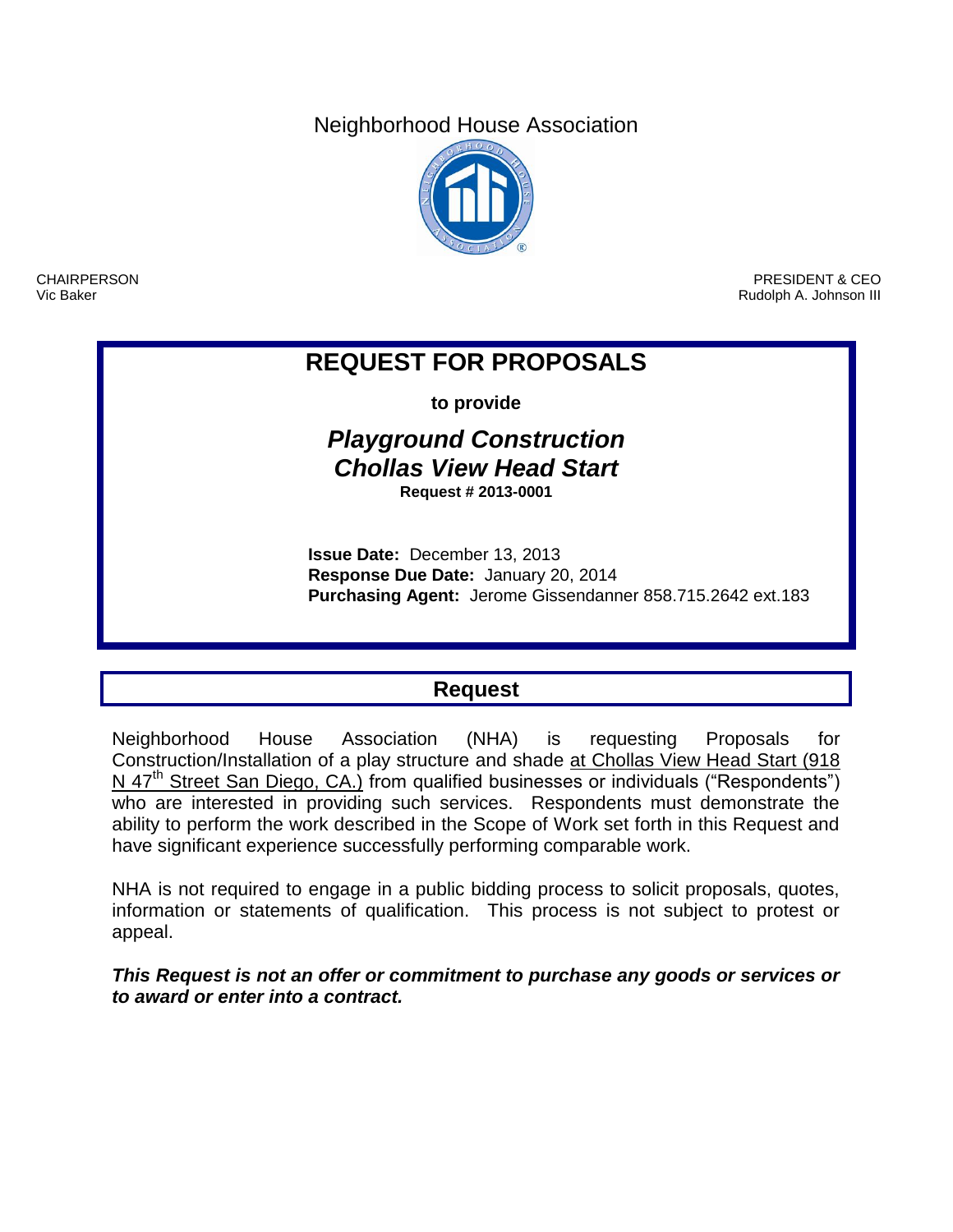# **Information on NHA**

Neighborhood House Association is a California nonprofit public benefit corporation and recognized as a 501(c)(3) tax-exempt organization. NHA operates a multi-purpose human service agency that facilitates leadership in communities and assists individuals and families throughout San Diego County. NHA provides services that are designed to improve the quality of life, through programs relating to child development, assisting seniors to live on their own, helping people find jobs, mental health services, housing and rental assistance, and related social services. Established in 1914 as a settlement house to serve the growing immigrant population and incorporated in 1923, NHA programs currently include:

| <b>Head Start</b>         | The Connection (Teen Pregnancy Prevention) |
|---------------------------|--------------------------------------------|
| <b>Housing Counseling</b> | Project Enable (Mental Health Services)    |
| <b>HIV/AIDS Services</b>  | <b>Senior Nutrition Center</b>             |
| Adult Day Health Care     | Project In-Reach                           |

NHA has a corporate policy on equal opportunity contracting. Small, local, disadvantaged, women-owned, and ethnic minority-owned businesses are encouraged to submit responses to this Request.

# **Scope of Work for this Request**

NHA desires to engage the services of a single firm (Contractor) located within, or with easy access to, the San Diego County area to furnish and to install play structure at aforementioned Head Start Site. Details of work being requested are in **Exhibit A** (scope of work).

The Contractor selected to provide these services must meet the requirements outlined in the **Response Submittal Procedures** on page 4 of this Request. **The Services must be performed in accordance with the specifications, terms and conditions of a written contract.** A specimen of NHA's standard contract terms and conditions is attached to this Request, **Exhibit C.**

The projected start date for work on this project is April 1, 2014

# **Response Requirements and Content**

Prior to submitting a response, the Respondent must carefully review this Request and any addenda subsequently issued. The Respondent is responsible for seeking any clarification or information needed to respond. The Respondent is solely responsible for any deficiencies in the response submitted.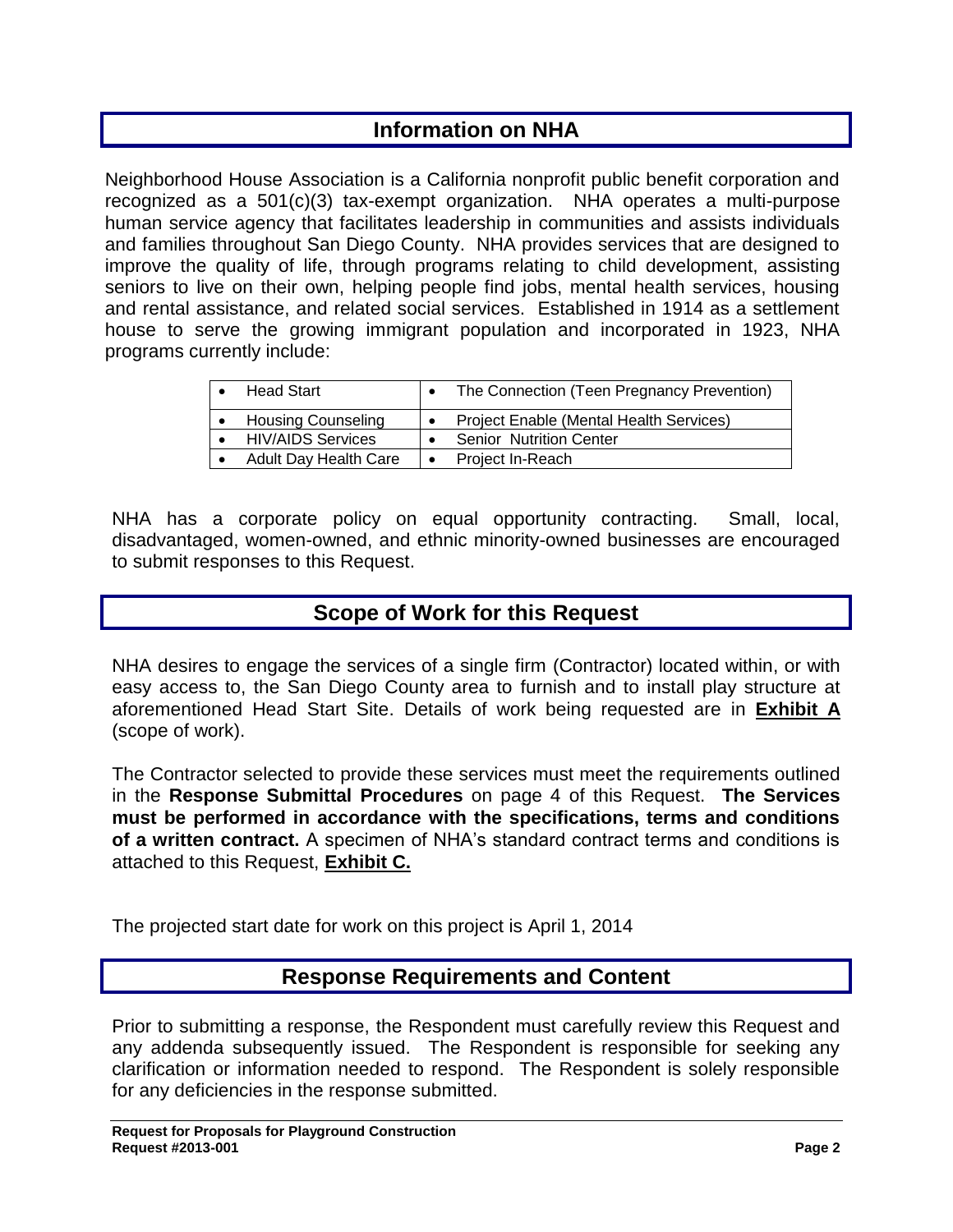The Respondent must review the terms and conditions set forth in the submittal, specifically identify any provisions the Respondent finds unacceptable or desires to negotiate.

The Respondent is solely responsible for all costs, direct or indirect, incurred in responding to this Request. NHA will incur no obligation or liability in connection with the submittal of a response.

A responsive submittal must include the following:

- Completed and signed NHA Request Response Submittal Form **EXHIBIT B** attached hereto.
- Brief description of the firm or business entity, including firm history, number of employees, organization structure, ownership structure and expertise, and resumes for principals or employees who would perform the Services in this Request, *or* in the case of an individual Respondent, a detailed personal resume or curriculum vitae
- List of current and former clients to whom the Respondent has provided services similar or comparable to those described in this Request, and contact information (name and telephone or email address) for at least three (3) clients from whom NHA may obtain references. Respondent must clearly identify any business relationship the Respondent believes may give rise to a conflict of interest if selected to provide the Services in this Request
- Detailed listing and description of experience, specialized training, and other information that demonstrates the Respondent's expertise and capacity to provide the Services specified in this Request
- Information demonstrating the Respondent's commitment to equal opportunity, such as efforts related to workforce diversity or contracting
- Other relevant information that Respondent believes would assist NHA in evaluating the submittal

*Alternates/Deviations*. A Respondent may recommend consideration of alternate or additional services or material not identified in this Request or deviations from the Scope of Work in this Request that Respondent believes will enhance the specified Services or more successfully achieve the outcome sought by this Request. Any alternates or deviations must be separately listed and described; however the submittal also must be responsive to the Scope of Work described in this Request.

*Proprietary Information*. Certain documents in NHA's possession are subject to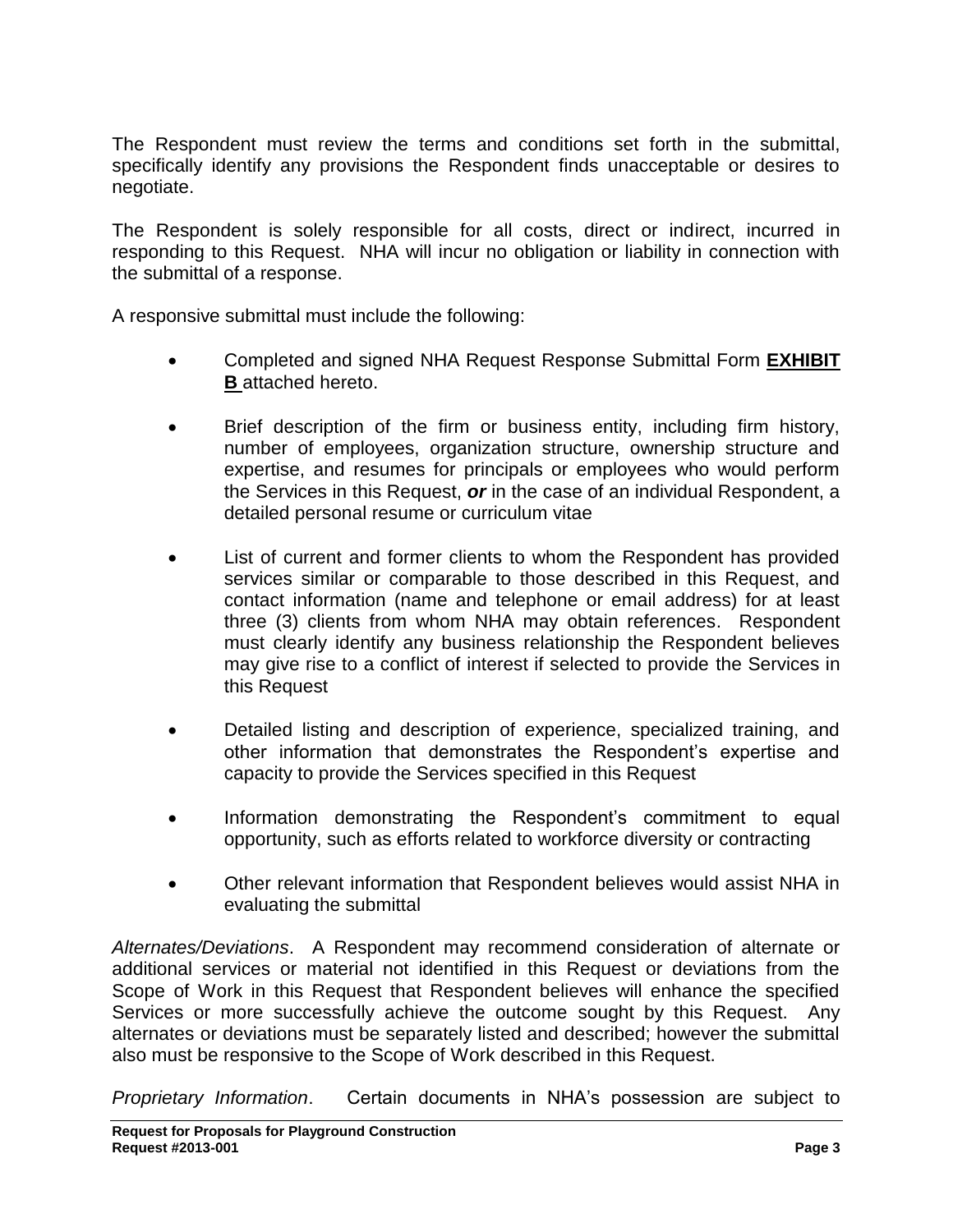inspection and copying pursuant to the Federal Head Start regulations; however, the regulations do not require disclosure of proprietary information that constitutes a trade secret under California law. NHA will attempt to protect legitimate proprietary information included in any submittal, but shall not be liable for the disclosure of any proprietary information.

Proprietary information included with a response submittal must be separately bound and clearly labeled with the words "Confidential Proprietary Information." Appropriate reference to this separately bound information must be made in the body of the submittal. *Marking the entire submittal as proprietary will result in it being rejected and returned to the Respondent unread.*

# **Response Submittal Procedures**

# **1.1 SUBMITTALS**

- 1.1.1 Product Data: The Contractor shall submit within (20) calendar days after receipt of "Notice of Award" complete sets of material and equipment submittals, including;
- 1.1.2 Playground manufacturer and manufacturer's representatives's name(s) business address(es), phone number and address work or questions.
- 1.1.3 Plan view drawings and three-dimensional renderings with model numbers, descriptive labels (including component names), deck heights, notations of compliance with above guidelines.
- 1.1.4 Detailed component list with numbers and catalog description.
- 1.1.5 Color Chart, Drawings and 3-D rendering(s) should include recommended colors of available colors if different than section 2.2
- 1.1.6 Written material specifications for all components.
- 1.1.7 Drawings for any safety, age appropriate signage or warning sign(s) and method of installation or application to structure, playground equipment or modular unit (s).
- 1.1.8 Copy of manufacturer's warranty in certificate format.
- 1.1.9 IPEMA certification from IPEMA website.
- 1.1.10 Approval of the submittals shall be the Contractor's authorization to order the required material and equipment. There will be no deviation from the approved submittals without written authorization of the NHA's representative.

# **1.2 PRODUCTS**

1.2.1 Products: The layout shown in the plan view is based upon equipment and measurements from the Contractor or their representative(s). All dimensions, surrounding obstructions, etc. shall be responsibility of the Contractor or their representative to take into consideration when designing and setting equipment. Reasonable variations in size/height (no more than +/- 10% and manufacturer's standard colors may be allowed at NHA's direction. Color schemes are to match as closely as possible to the originally specified colors. Play value and safety features of components must be equal or superior to specified design as judged by NHA's representative.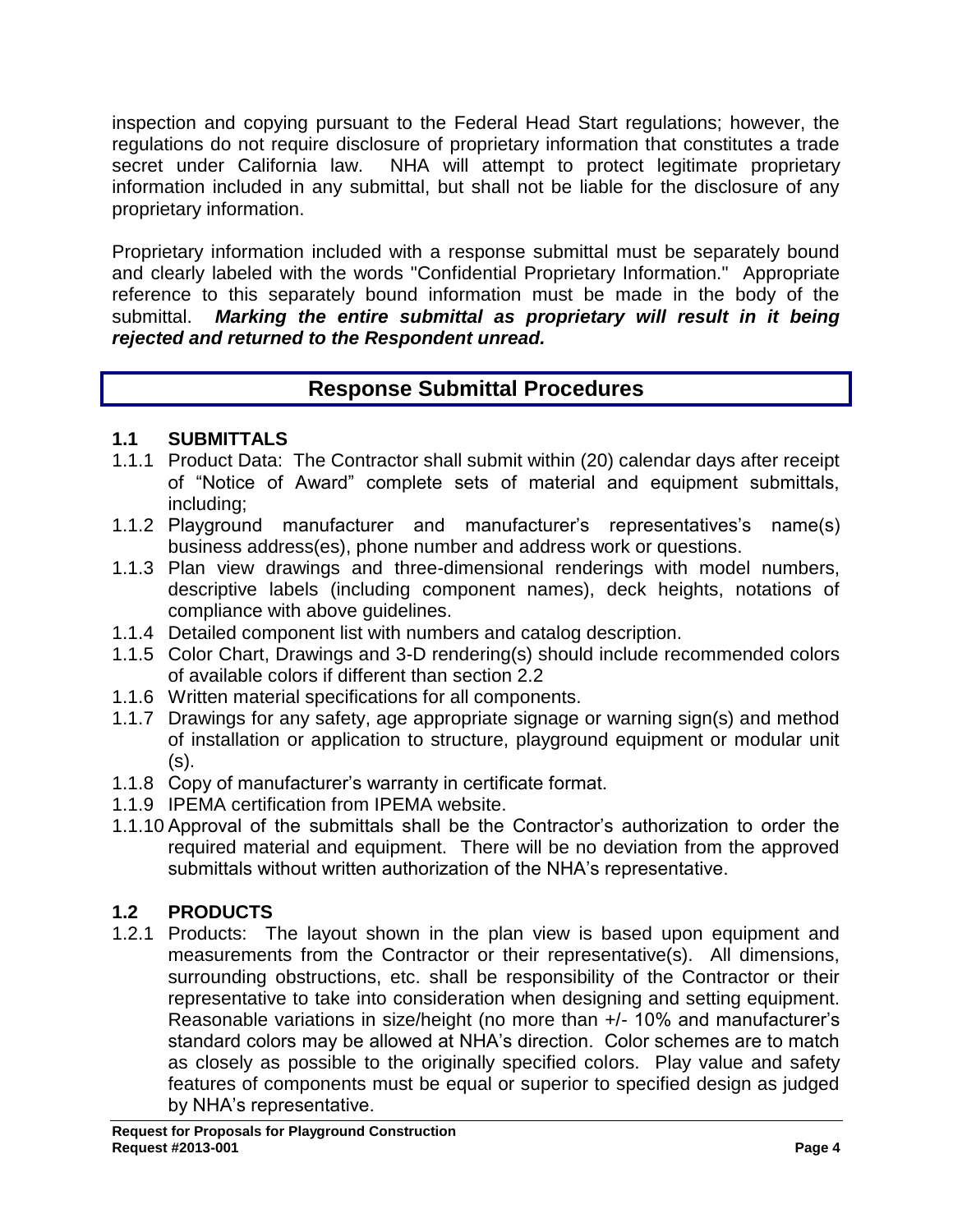1.2.2 Modifications: Any expense of modification, adjustment or revision required to ensure compliance or furnished equipment to specified equipment and playground design shall be the sole expense and responsibility of the Contractor.

# **1.3 PLAYGROUND SAFETY STANDARDS AND QUALITY ASSURANCE**

1.3.1 All Products shall bear the certification seal of the International Play Equipment Manufacturers Association (IPEMA). All designs shall meet or exceed the American with Disabilities Act (ADA) "Final Accessibility Guidelines for Play Areas" regulations as published on October 18, 2000.

# **1.4 WARRANTY/GUARANTEE**

- 1.4.1 The equipment manufacturer shall warranty material and workmanship against defects, from the date of manufacturer's final invoice, for the period of time as follows:
- 1.4.2 **LIMITED LIFETIME WARRANTY** on all aluminum deck posts, steel deck posts, clamping/fastening system, and associated fastening hardware against structural failure caused by corrosion or deterioration from exposure to weather, or by defective materials or defective workmanship.
- 1.4.3 **LIMITED FIFTEEN (15) YEAR WARRANTY** on steel or composite support legs against structural failure caused by corrosion, defective materials or defective workmanship.
- 1.4.4 **LIMITED TEN (10) YEAR WARRANTY** on all steel or composite playground components including railings, climbers, rugs, steps against structural failure caused by corrosion or deterioration from exposure to weather, or by defective materials or defective workmanship.
- 1.4.5 **LIMITED TWO (2) YEAR WARRANTY** on main support and deck materials, play planet fasteners, clamp nuts and bolts, surfacing products and materials against structural failure caused by corrosion, defective materials or defective workmanship.
- 1.4.6 **LIMITED ONE (1) YEAR WARRANTY** on all products not listed above against structural failure caused by defective materials or defective workmanship.
- 1.4.7 Repaired or replacement part(s) are only warranted for the balance of the original limited warranty.
- 1.4.8 These limited warranties do not include fading of colors, damage due to excessive wear and tear, vandalism, or negligence. These warranties are valid only if products are installed according to manufacturer's installation instructions.
- 1.4.9 The Contractor shall guarantee installation workmanship for a period of one (1) year from the date of Substantial Completion of the Project. The Contractor shall be responsible for coordinating, manufacturer material warranty items with the manufacturer/distributor and for the installation of replacement material(s) at no additional cost to NHA.
- 1.4.10 Provide copy of Contractor's installation warranty on company letterhead and dated.

# **PART 2 MATERIALS**

**2.1.1 COLOR SCHEDULES:** Submit color schedules with estimate centering around forest green and beige tones for the majority of parts.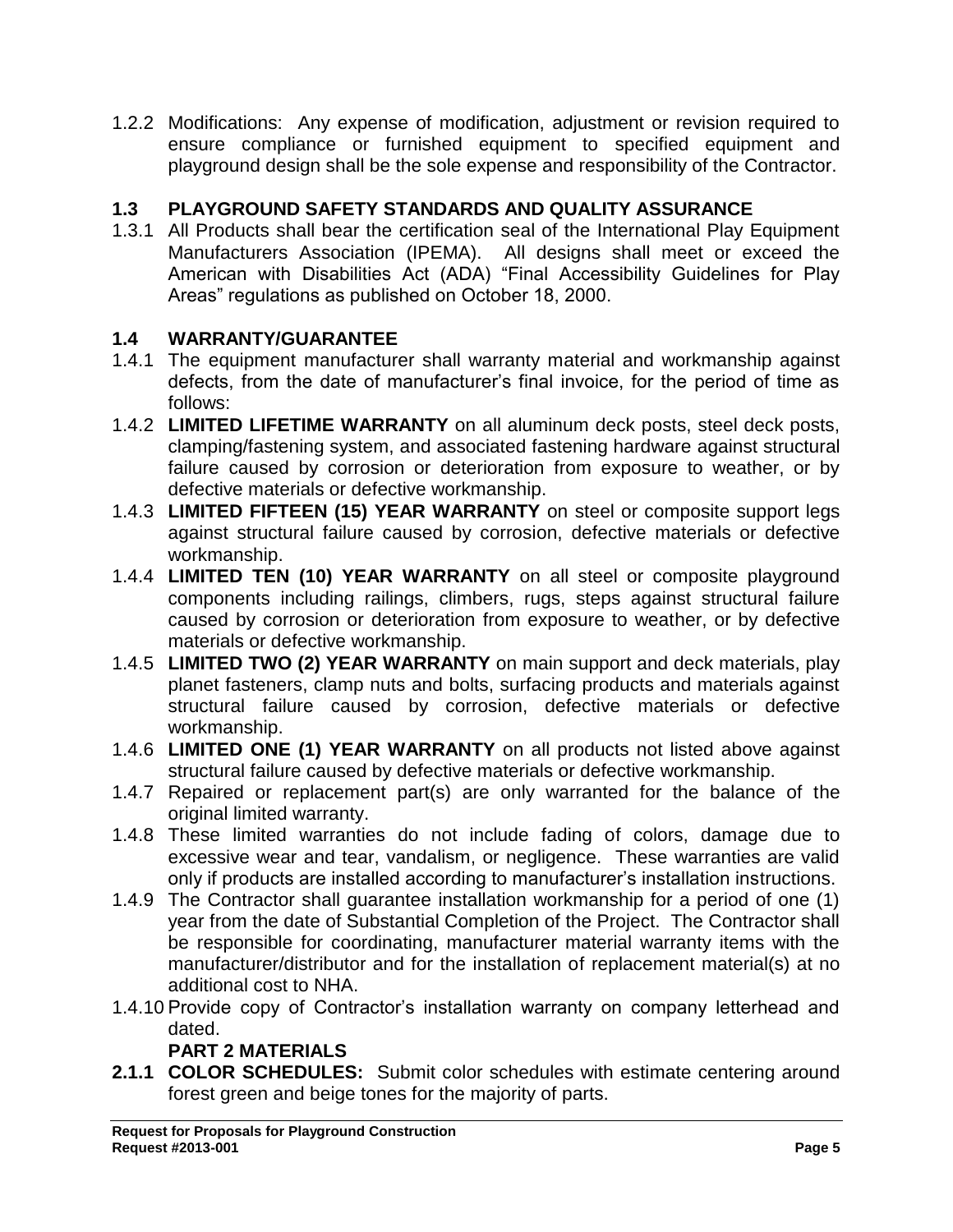# **2.1.2 SPECIFICATIONS/COMPONENTS**

**2.1.3 DOCUMENTATION:** The following documents will be provided prior to final acceptance of equipment: Printed installation instructions, written in English, shall be provided by the manufacturer, and shall included detailed, scaled views, elevations, and footing drawings where applicable, as well as sequential assembly instructions to assure proper installation of the playground equipment, structure or modular unit(s).

Equipment must be installed by a manufacturer-certified installer and must be installed in accordance with the manufacturer's installation instructions. Installation crew leader must be CPSI-certified. If not installed by manufacturercertified installer, the equipment shall be inspected after installation by a CPSI not employed by the installer and signed off by said CPSI before the playground is opened for first use by NHA.

A comprehensive maintenance kit by the manufacturer shall be provided and shall include an inspection checklist for each component of the playground equipment, recommended maintenance with frequency interval for each playground component, replacement parts list for each component with part number, a rendering of each component for the maintenance record book with its own divider and recommended maintenance checklist, and a binder clearly labeled, "Playground Equipment Maintenance Records".

Contractor shall provide NHA with one copy of the complete manufacturer's installation instructions and maintenance kit if provided. It is the Contractor's responsibility to secure the installation instructions from the installer.

**CLEAN-UP:** The site shall be kept clean and free of tools, trash, debris and installation materials on a daily basis. Materials may be stored on site during installation with appropriate protective measures and approval by NHA's representative.

## **Playground Specifications:**

**The playgrounds will conform to and meet the following guidelines:** ASTM 1292 – impact Attenuation of Safety Surfaces.

ASTM F 1487-01 – Safety Performances Specifications for Playground Equipment for Public Use.

ASTM F2223-04 – STDS on Playground Equipment

ASTM F2373 – STDS CSPS For Public use Play Equipment for children (6) six months to (25) twenty-five months.

ASTM 1951 – Method of Test Accessibility of Safety Surfacing for Playgrounds.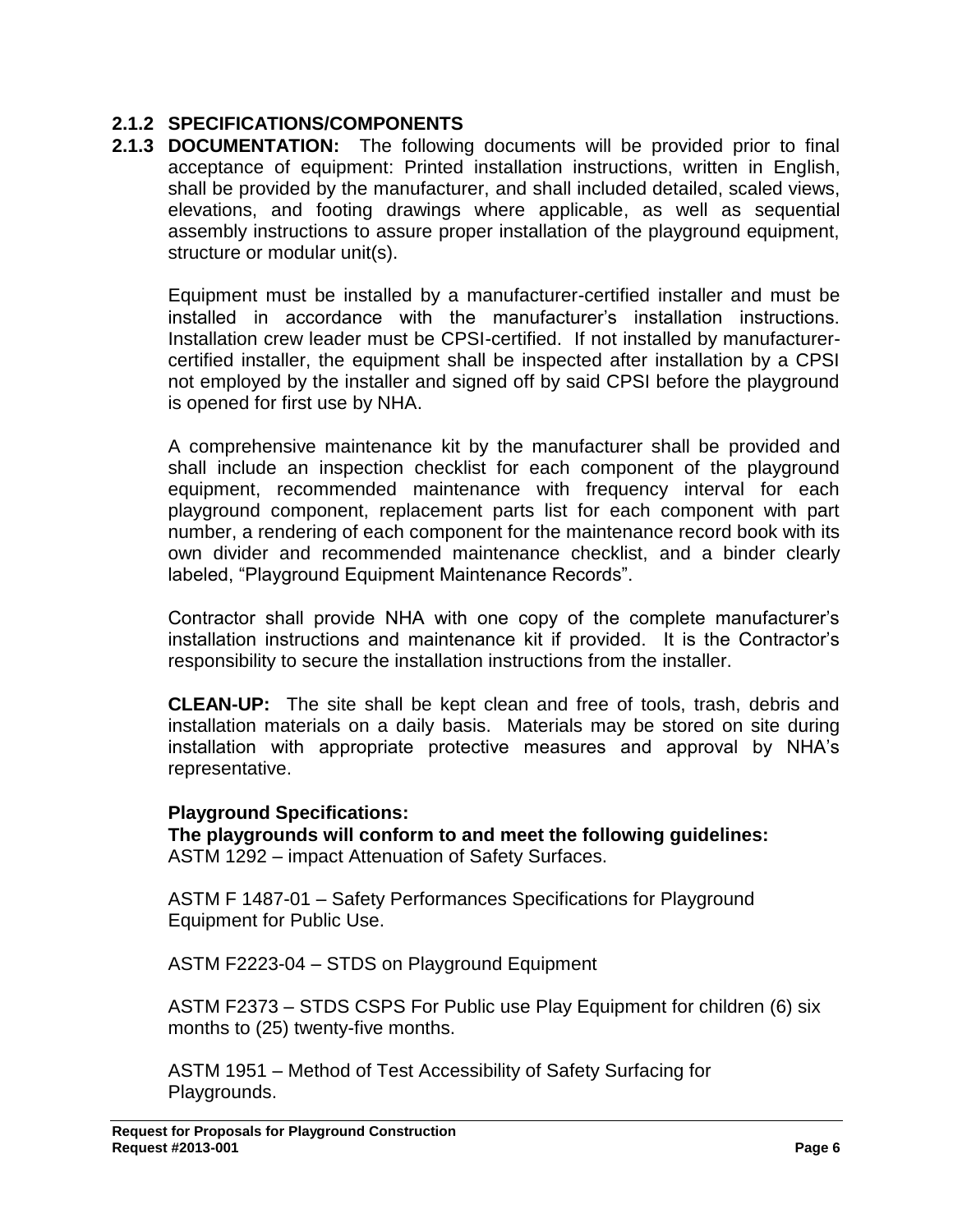CPSC Publication 325 – Handbook for Public Playground Safety. The installing Contractor must be certified by the National Playground Safety Institute and have a current California State General Contractors License A or B and a certification (D-34) for playground installation.

Play structures must be age appropriate with the proper signage affixed

Unless noted playgrounds will have three (3) distinct surfaces including an approved safety surface under the structure.

Approved fencing and gates without altering the natural grade of the area.

All products shall bear the certification seal of international Play Equipment Manufacturers Association (IPEMA) and shall meet or exceed ADA "Final Accessibility Guidelines for Play Area".

If awarded contract exceeds \$100,000, a performance/Payment equal to the Value of the contract must be in force prior to work commencement.

A copy of current certifications/licenses must be submitted with proposal(s).

In order to ensure a consistency in the interruption of the scope of work, NHA will schedule site visits where all prospective vendors will be able to view, clarify any issues and receive site-specific instructions at the same time. It will be the responsibility of the each prospective vendor to supply a detailed and dimensioned drawing depicting the following with their proposals:

Layout and description of all specific items in plan.

Safety Zones clearly defined. Fencing and gates. ADA egresses. All products and installation warranties noted.

*Clarifications*. Requests for clarification of this Request must be directed to Jerome Gissendanner, Purchasing Agent and submitted in writing, by facsimile to 858-715-2671 or by E-mail to **jerome@neighborhoodhouse.org** prior to the submittal deadline. All questions must be submitted in writing by January 10, 2014 at 5:00 p.m.

*Addenda*. Any material changes to this Request resulting from either a request for clarification or a business decision of NHA will be issued in written form in the same manner this Request was advertised. All changes in such addenda shall supersede or supplement this Request. Respondents are solely responsible for determining whether any addenda have been issued prior to submittal of a response.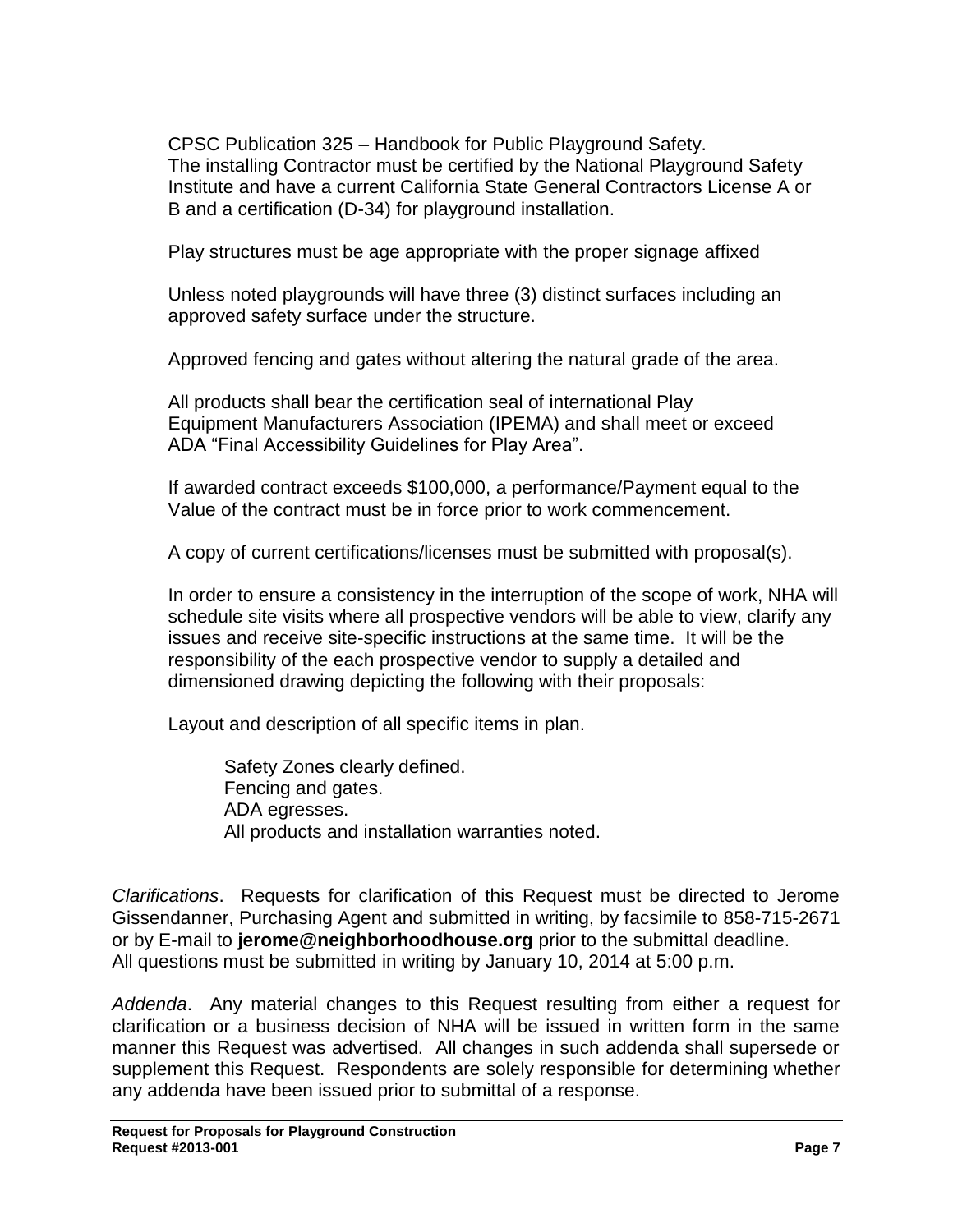*Response Submittal Package*. Respondent must submit the following documents in a sealed envelope:

- Three (3) signed original and three (3) copies of the NHA Request Response Submittal Form attached hereto
- Three (3) copies of the proposal (bid)
- W-9 Form

The envelope must be addressed as follows:

Neighborhood House Association Attn: Jerome Gissendanner, Purchasing Agent Procurement Division – Request # 2013-001 5660 Copley Drive San Diego, CA 92111

*Submittal Deadline*. Submittals must be received by **4:00 pm (PST)** on January 20 2014.

*Submittal Methods*. Submittals may be sent by U.S. or private delivery mail service or by personal delivery to NHA's Administration Offices. Submittal by E-mail, in PDF format, will be accepted provided the signed original NHA Request Response Submittal Form is received within twenty-four (24) hours after the submittal deadline. Proposals received after the submittal deadline may be rejected.

*Withdrawal of Submittal*. A Respondent may withdraw its proposal by written request at any time prior to the submittal deadline. NHA will destroy, not return, the submittal package.

# **Selection Process**

This Request is seeking to identify the entities and persons most qualified to provide the Services. NHA, at its sole discretion, will determine which Respondents are most qualified to provide the Services, based on the information in the response submittals and input from references provided. These Respondents may be asked to interview with NHA representatives and respond to questions regarding the submittal response. NHA may elect to negotiate pricing with one or more of the best-qualified Respondents. NHA, at its sole discretion, will make its final selection of the Respondent whose experience, expertise, reputation, capabilities, past performance and cost is determined to be most advantageous to NHA.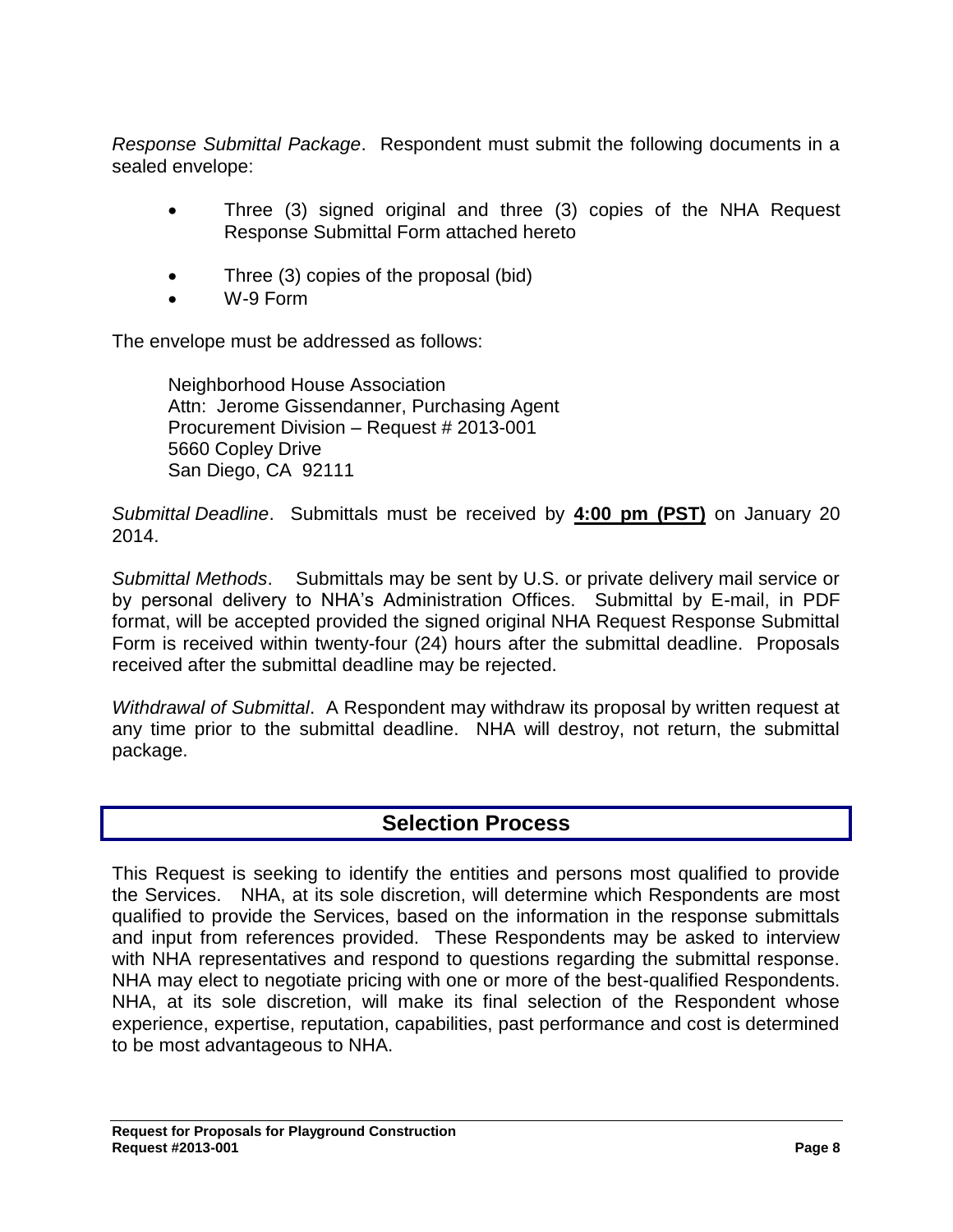**NHA's decision is final and is not subject to any form of administrative review, appeal or protest.**

# **Contracting Process**

Neither this Request nor the selection of a Respondent will create a binding commitment on NHA. Upon completion of the selection process, NHA will award a contract to the party whom it elects to provide the Services in this Request. A binding commitment will only occur when a contract between NHA and the successful Respondent has been fully executed.

## **Disclaimers**

NHA anticipates a single contractor will be selected as a result of this Request; however, NHA reserves the right, at its sole discretion, to award contracts to multiple contractors. NHA further reserves the right, at its sole discretion, to reject any or all response submittals, waive any informalities in this process or the submittal requirements; and/or cancel, in whole or in part, this Request.

## **Attachments**

The following documents are attached hereto and incorporated herein:

- *EXHIBIT A - Scope of Work*
- *EXHIBIT B - NHA Request Response Submittal Form*
- *EXHIBIT C- Specimen Contract (Standard Vendor's Agreement)*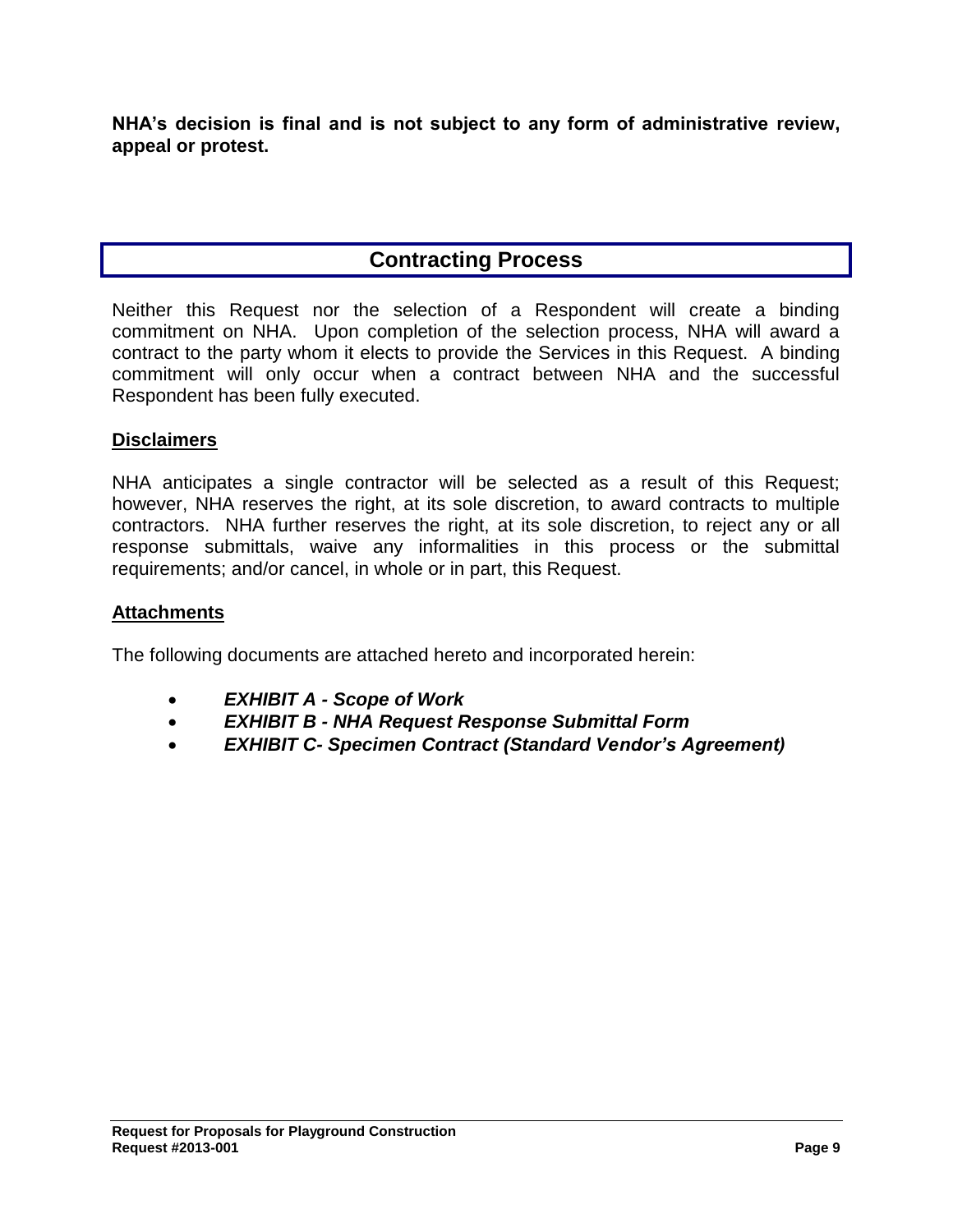# **EXHIBIT A**

## **SCOPE OF WORK**

# Chollas View Head Start

# Modify Play Area

**Project Goal**: Remove existing play structure, Install new play structure, PIP surfacing and install shade structure over play structure.

Tasks for project

- 1. All work is to be prevailing wages.
- 2. Removals in play area areas:
	- a. Small play structure.
	- b. PIP fall zone around play structure.
- 3. Install play structure to fit within 27 ft. X 36 ft. 6 in. that includes required fall zone.
- 4. Provide concrete edge around PIP surfacing if in dirt or asphalt. Must be level with asphalt or dirt surface so as not to create a trip hazard.
- 5. Provide and install PIP surfacing for required fall zone of play structure. Color 505, black 50%. Sample of proposed Pip surface to be submitted with bid.
- 6. MUST PROVIDE MANUFACTURER'S DOCUMENTATION THAT SURFACING COMPLIES WITH FALL ZONE REQUIREMENTS when installed.
- 7. Blend new PIP surfacing with existing PIP surfacing around fire truck.
- 8. Install maximum 20 ft. X 30 ft. shade structure over play structure.

Specifications for Shade Structure

- $\bullet$  Size: maximum 20 ft. X 30 ft. X 8 ft.
- Materials; metal posts and beams, fabric shade material
- Installation; in ground, four corner posts, requires holes through concrete /asphalt. Requires site inspection.
- Color; standard beige/tan posts with dark green cover.

Padded Post bumpers required on supports for the shade

9. Padded Post bumpers required on supports for the shade structure. Canvas construction, 4 feet in height.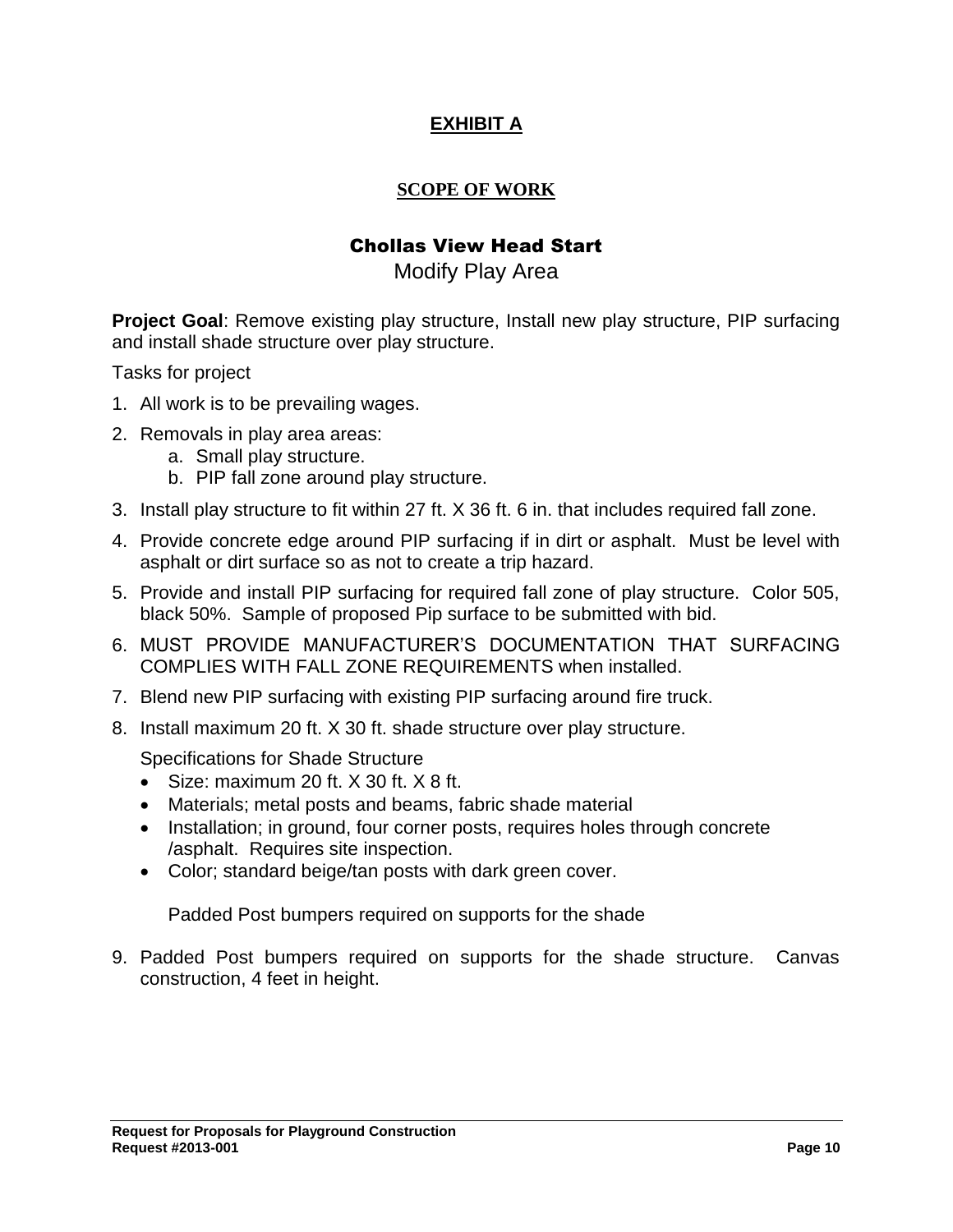## **EXHIBIT B**

# **Neighborhood House Association**

 $\lambda$ 

CHAIRPERSON Vic Baker

PRESIDENT & CEO Rudolph A. Johnson III

### **REQUEST RESPONSE SUBMITTAL FORM**

#### **NHA Request # 2013-001**

The undersigned has carefully examined this entire RFP and familiarized themselves with all conditions pertinent to this Request. The undersigned hereby proposes to furnish all Services necessary to completely fulfill the Scope of Work without restriction for the time period April 1 through June 30, 2014 for a stipulated sum of  $\frac{\sqrt{2}}{2}$ 

| [   Proprietorship     Partnership     Corporation     LLC     LLP FEIN #                                            |                      |                           |  |
|----------------------------------------------------------------------------------------------------------------------|----------------------|---------------------------|--|
|                                                                                                                      |                      |                           |  |
|                                                                                                                      |                      |                           |  |
| Primary contact for the Request Process                                                                              |                      |                           |  |
|                                                                                                                      |                      |                           |  |
| Can Respondent commence work on the start date in the Request? $Y/N$ If no, when?                                    |                      |                           |  |
| Has the Specimen Contract attached to the Request been reviewed? Y / N                                               |                      |                           |  |
| Are any terms unacceptable? $Y/N$ If yes, specify the terms                                                          |                      |                           |  |
| Would Respondent seek to negotiate any terms? $Y/N$                                                                  |                      | If yes, specify the terms |  |
|                                                                                                                      |                      |                           |  |
|                                                                                                                      | <b>CERTIFICATION</b> |                           |  |
| I declare that the foregoing is true and correct and that I am authorized to make this representation and submit the |                      |                           |  |
|                                                                                                                      |                      |                           |  |
|                                                                                                                      |                      | Signature                 |  |
|                                                                                                                      |                      | Type or Print Name        |  |

\_\_\_\_\_\_\_\_\_\_\_\_\_\_\_\_\_\_\_\_\_\_\_\_\_\_\_\_\_\_\_\_\_\_\_\_\_\_\_\_\_\_\_\_\_\_\_\_\_\_\_\_\_\_\_\_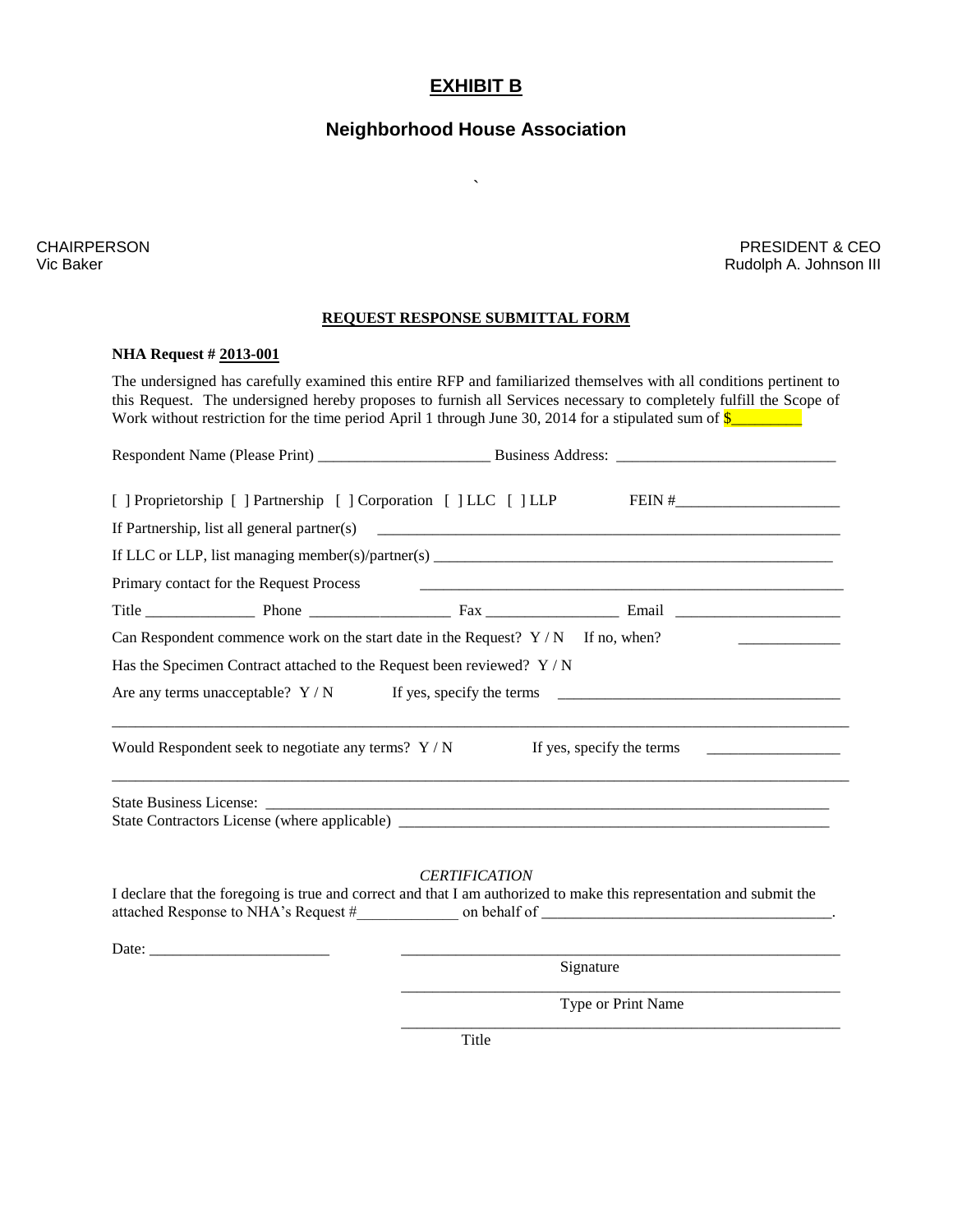# **EXHIBIT C**

## **SPECIMEN CONTRACT**

## Neighborhood House Association

5660 Copley Drive • San Diego, CA 92111 • Voice (858) 715-2642 • Fax (858) 715-2670

**CHAIRPERSON** Vic Baker

PRESIDENT and CEO Rudolph A. Johnson, III

**Contract #\_\_\_\_\_\_\_\_\_**

## **STANDARD VENDOR'S AGREEMENT**

This agreement is entered into effective  $\frac{1}{2}$   $\frac{1}{2}$   $\frac{1}{2}$  ("Agreement"), by and between The Neighborhood House Association, a California non-profit, public benefit corporation with primary offices located at 5660 Copley Drive, San Diego, California 92111 ("NHA") and  $\ldots$ , a  $\ldots$ , with primary offices located at  $\ldots$ , ("Vendor").

## **RECITALS**

NOW THEREFORE, in consideration of the mutual covenants and conditions herein, NHA and Vendor (collectively the "Parties") agree as follows:

## **SECTION 1. SCOPE OF WORK**

**SECTION 2. TERM.** The initial Term of this Agreement shall be from  $\frac{1}{1-\frac{1}{1-\frac{1}{1-\frac{1}{1-\frac{1}{1-\frac{1}{1-\frac{1}{1-\frac{1}{1-\frac{1}{1-\frac{1}{1-\frac{1}{1-\frac{1}{1-\frac{1}{1-\frac{1}{1-\frac{1}{1-\frac{1}{1-\frac{1}{1-\frac{1}{1-\frac{1}{1-\frac{1}{1-\frac{1}{1-\frac{1}{1-\frac{1}{1-\frac{1}{1-\frac{1}{1-\frac$ **June 30, 2010**, unless sooner terminated as provided herein. If determined as necessary by NHA, NHA shall give Vendor written notice of its intent to extend the Agreement, not less than thirty (30) days prior to expiration.

## **SECTION 3. PRICES, COMPENSATION AND PAYMENT**

**3.1** Method of Payment. The payment schedule is based on the actual quantity of Product delivered and accepted by each Site in accordance with the timetable referenced in Section 1.2 above. NHA will provide Vendor with a Purchase Order as the method of payment. Vendor is not allowed to process any orders without an approved Purchase Order from NHA. Vendor shall submit invoices on a weekly basis referencing Contract No. \_\_, and separately identifying the quantity of Product delivered and accepted at each Site. NHA will remit payment to the Vendor within 30 days of receipt of the approved invoice.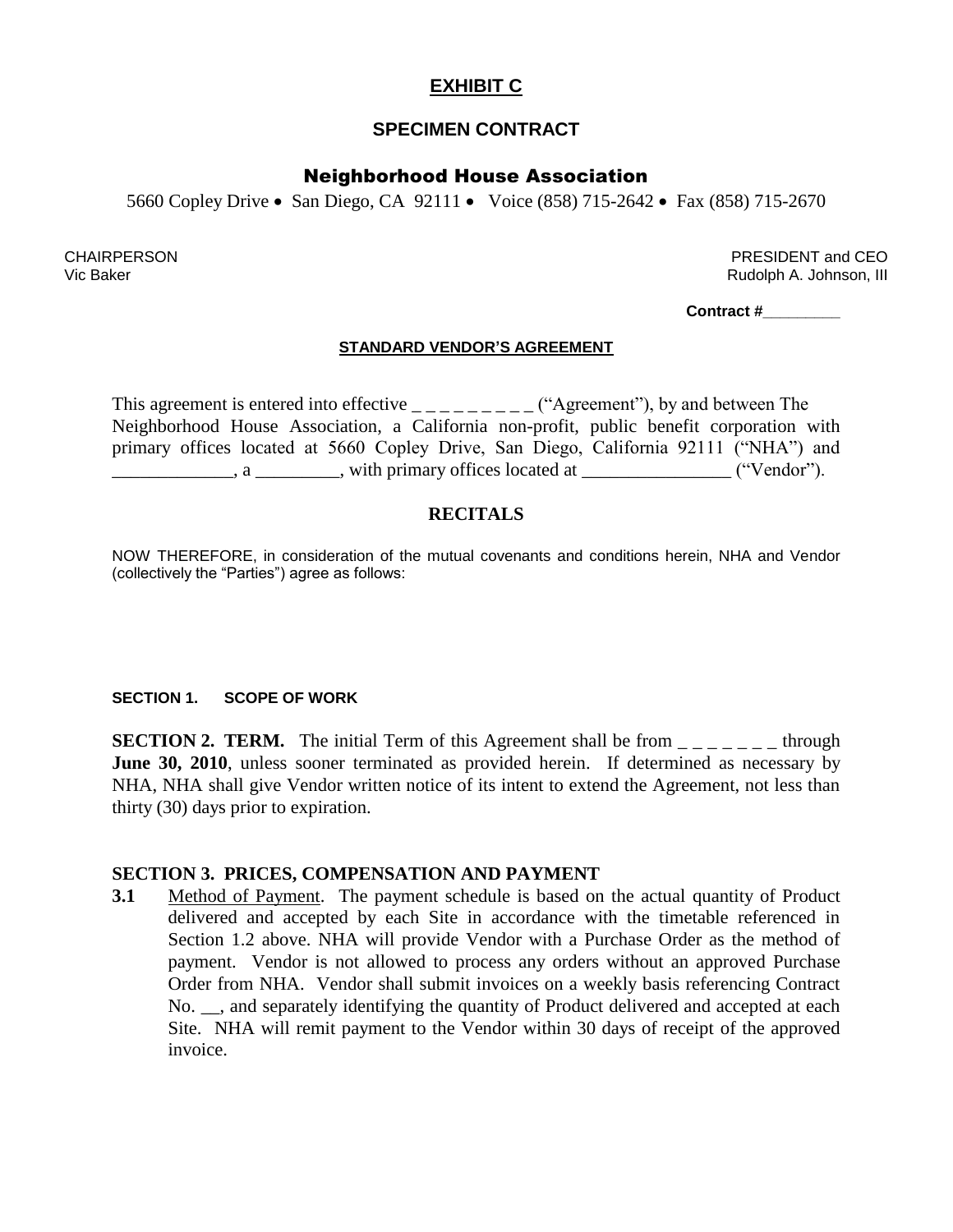### Vendor shall submit duplicate invoices to: **Neighborhood House Association Attn: Purchasing Department 5660 Copley Drive, San Diego, CA 92111**

**3.2** Billing Records. Vendor shall maintain full and complete records of the Products delivered to NHA. Such records shall be retained for not less than three (3) years following expiration or termination of this Agreement. Such records shall be provided to NHA within five (5) business days following a written request.

## **SECTION 4. PERFORMANCE STANDARDS**

**4.1** Assurances. The additional Assurances governing agreements between NHA and Vendor are listed on Exhibit C, attached hereto and made a part hereof, ("Assurances).The Parties agree to abide by all of the applicable terms and conditions set forth in the Assurances.

**4.2** Employee Identification. Vendor shall issue identification badges and/or uniforms that shall be worn by Vendor's employees when present in or around the Sites. Vendor's employees shall maintain identification that, at a minimum, displays the employee's picture, name and Vendor's name. When performing the Work, all employees of Vendor shall wear uniforms that bear the company name and/or logo.

**4.3** Equal Employment Opportunity. Vendor shall not discriminate against any employee or applicant for employment on any basis prohibited by law. Vendor shall provide equal opportunity in all employment practices. Vendor shall comply with all state and federal Wage and Hour laws and all California and Federal laws and regulations governing employment and conditions of employment. Vendor shall comply with the California Workers' Compensation Act as applicable to its employees.

**4.4** Drug Free Workplace Policy. Vendor shall advise all of its employees of NHA's DRUG FREE WORKPLACE POLICY that states:

"The unlawful manufacture, distribution, dispensing, possession, or use of a controlled substance is prohibited at the Neighborhood House Association, including its Head Start Centers and other worksites."

Vendor's employees must agree to the terms of this policy as a condition of employment and be advised that violations of this policy shall result in appropriate disciplinary action, up to and including termination, and that an employee convicted of a violation of a criminal drug statute, occurring in the workplace, is required to notify his/her supervisor of the conviction, in writing, no later than five (5) calendar days after such conviction.

**4.5** Compliance with Law; Licenses and Permits. Vendor shall possess and maintain throughout the term of this Agreement, an "A" rating issued by the San Diego County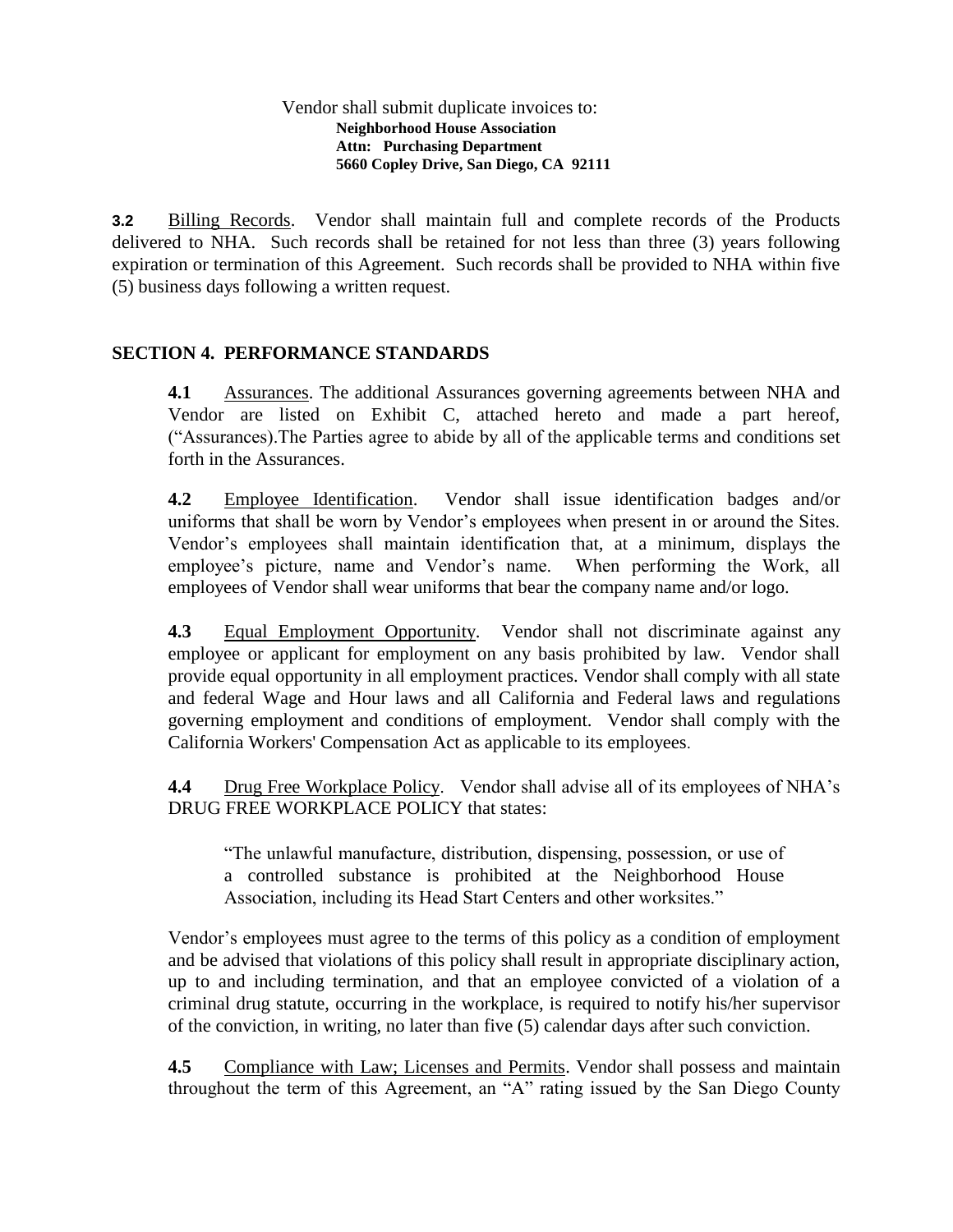Department of Public Health, for all locations it operates in San Diego County and present proof of the same upon NHA's. Contractor shall strictly comply with all state, federal and local laws, ordinances and regulations applicable to and governing its operations and the Vending Services, and shall procure all necessary licenses and permits. Vendor shall, within twenty-four (24) hours of discovery, notify NHA of any known violation of law or revocation, suspension, termination or other change to any required license or permit. Vendor shall promptly take all steps required to correct the violation of law or reinstate or obtain the license or permit. Should Vendor take any action deemed unlawful or unsafe by law, rule or regulation, such action shall constitute a material breach of this Agreement.

**5.0 INDEMNIFICATION**. Vendor shall indemnify, hold harmless and defend NHA and its officers, directors, agents and employees from and against any and all liabilities, obligations, damages, costs, losses, and expenses (including reasonable attorneys' fees), in litigation commenced by or against Vendor and all claims, demands, actions or judgments of every nature whatsoever in favor of any person on account of personal injury or death, or damages to or loss of property or profits resulting in whole or in part from any act, omission, negligence, fault or violation of law or ordinance, associated with Vendor's performance of this Agreement, and any transactions arising out of or related to this Agreement. Such indemnification by Vendor shall apply unless such damage or injury results from the sole negligence, gross negligence or willful misconduct of NHA its officers, directors, agents or employees.

**6.0 INSURANCE**. Vendor shall, at its sole cost and expense, procure and maintain, throughout the term of this Agreement, the insurance set forth herein. All insurance policies shall be issued by an insurance company authorized by law to conduct business in the State of California, subject to NHA's approval. Vendor shall provide NHA original insurance certificates evidencing the required coverage.

**7.1** Commercial General Liability Policy with coverages as broad and as encompassing as the Commercial General Liability in the occurrence form, and providing coverage against claims for bodily injury or death and property damage occurring in or upon any Site, and arising out of Vendor's and its employees', subcontractors', agents' and authorized representatives' performance of this Agreement. Such insurance shall be primary and non-contributory with any other coverage, including NHA's, and shall afford immediate defense and indemnification of NHA to the limit of not less than ONE MILLION DOLLARS (\$1,000,000.00). Such insurance shall waive any right of subrogation against NHA;

- **7.2** Employer's Liability insurance with the following limits:
	- Bodily Injury by Accident \$1,000,000.00 each accident
		-
	- Bodily Injury by Disease \$1,000,000.00 policy limit
		-
	- Bodily Injury by Disease \$1,000.000.00 each employee
- 

**7.3** Commercial Automobile Liability, or Business Auto coverage with limits not less than ONE MILLION DOLLARS (\$1,000,000.00) for each occurrence, combines single limit for bodily injury or death and property damage, covering owned, non-owned and hired automobiles, including loading and unloading operations;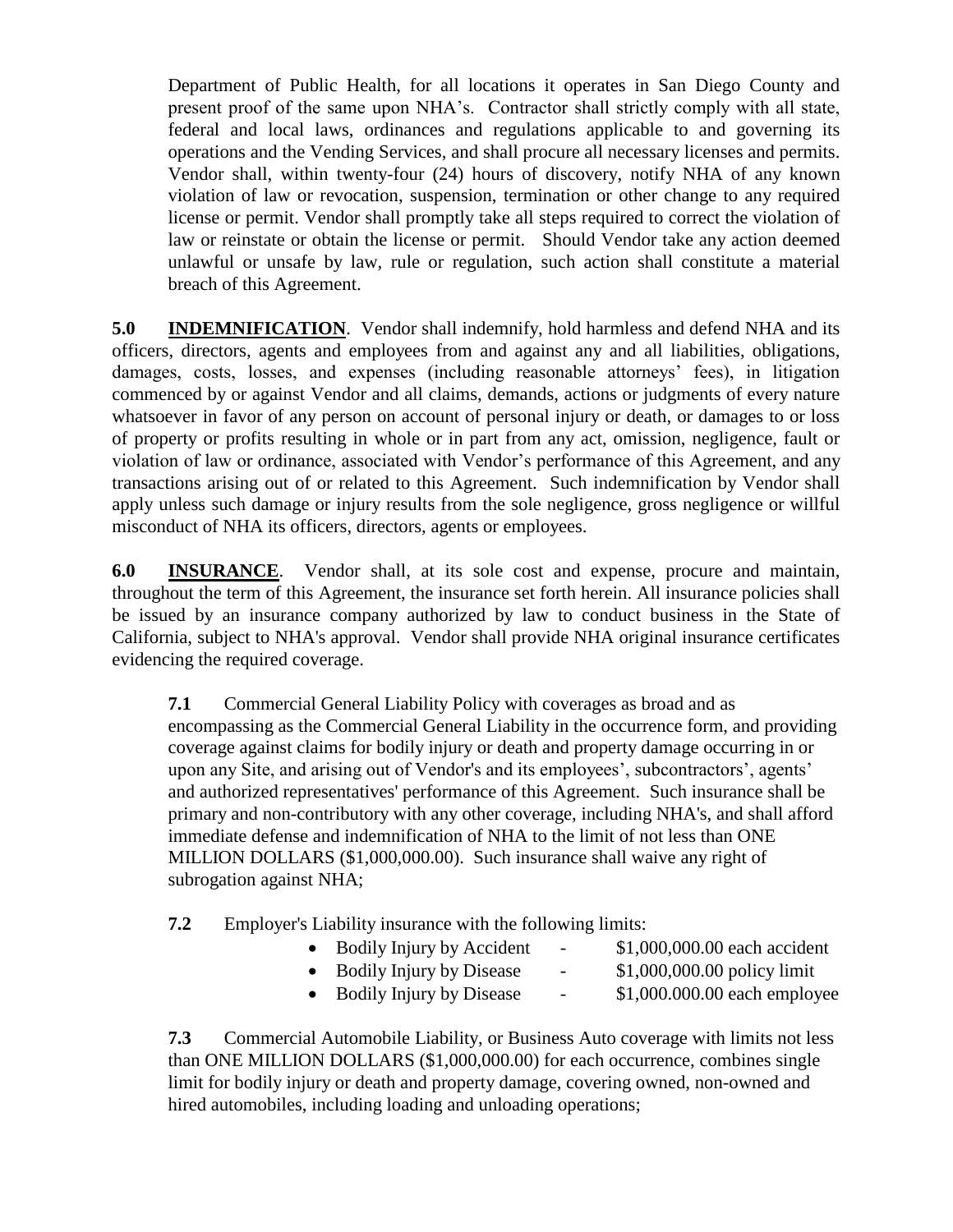**7.4** Workers' Compensation insurance as required by the laws of the State of California.

**7.5** The Commercial General Liability and Commercial Automobile Liability insurance policies must include an additional insured endorsement consistent with the requirements referenced below. The policies shall provide for notice of cancellation to NHA, as the certificate holder. Vendor and NHA agree that the specified coverage or limits of insurance in no way limits the liability of Vendor. Vendor shall maintain the required insurance coverage and endorsements throughout the term of this Agreement.

The CGL and Commercial Automobile Liability insurance policies described above must include the following additional insured endorsement language:

> Neighborhood House Association, and its members, officers, directors, agents and employees are named as additional insured and are provided the same coverage as the named insured, including the cost of defense against claims for bodily injury or death and property damage occurring in or upon or resulting from the insured's use or occupancy of the Sites, or arising out of the insured's or its members', officers', directors', employees', agents', or subcontractors' performance or non-performance of this Agreement between the insured and Neighborhood House Association, unless such claim is determined by a court of competent jurisdiction to have arisen from the sole or gross negligence or the willful misconduct of an additional insured. The named insured's coverage is primary and shall not require contribution from the additional insured's insurance coverage.

**8.0 TERMINATION.** This Agreement shall automatically expire on June 30, 2013, unless terminated earlier as provided below.

8.1 Material Breach and Cure. Vendor's failure to comply with the obligations set forth Sections 2, 5, 6, 7 and 9.1 of this Agreement shall be a material breach. Should Vendor, during the term of this Agreement, make any assignment for the benefit of its creditors, or voluntarily or involuntarily be declared bankrupt, or file for protection under any chapter of the Bankruptcy Act, or if a receiver or liquidator shall be appointed to administer the Vendor's affairs, such action by Vendor shall be a material breach of this Agreement. In the event Vendor commits a material breach of this Agreement, as set forth above, NHA shall give Vendor ten (10) business days within which to cure the breach. If Vendor fails to cure such material breach within the cure period, NHA may immediately and without further notice, terminate this Agreement and any obligations of NHA to perform hereunder. Such termination shall be deemed to be for cause.

**8.2** Termination for Convenience of Parties. After completion of the Initial Term, either party may terminate this Agreement by giving at least thirty (30) days written notice to the other party.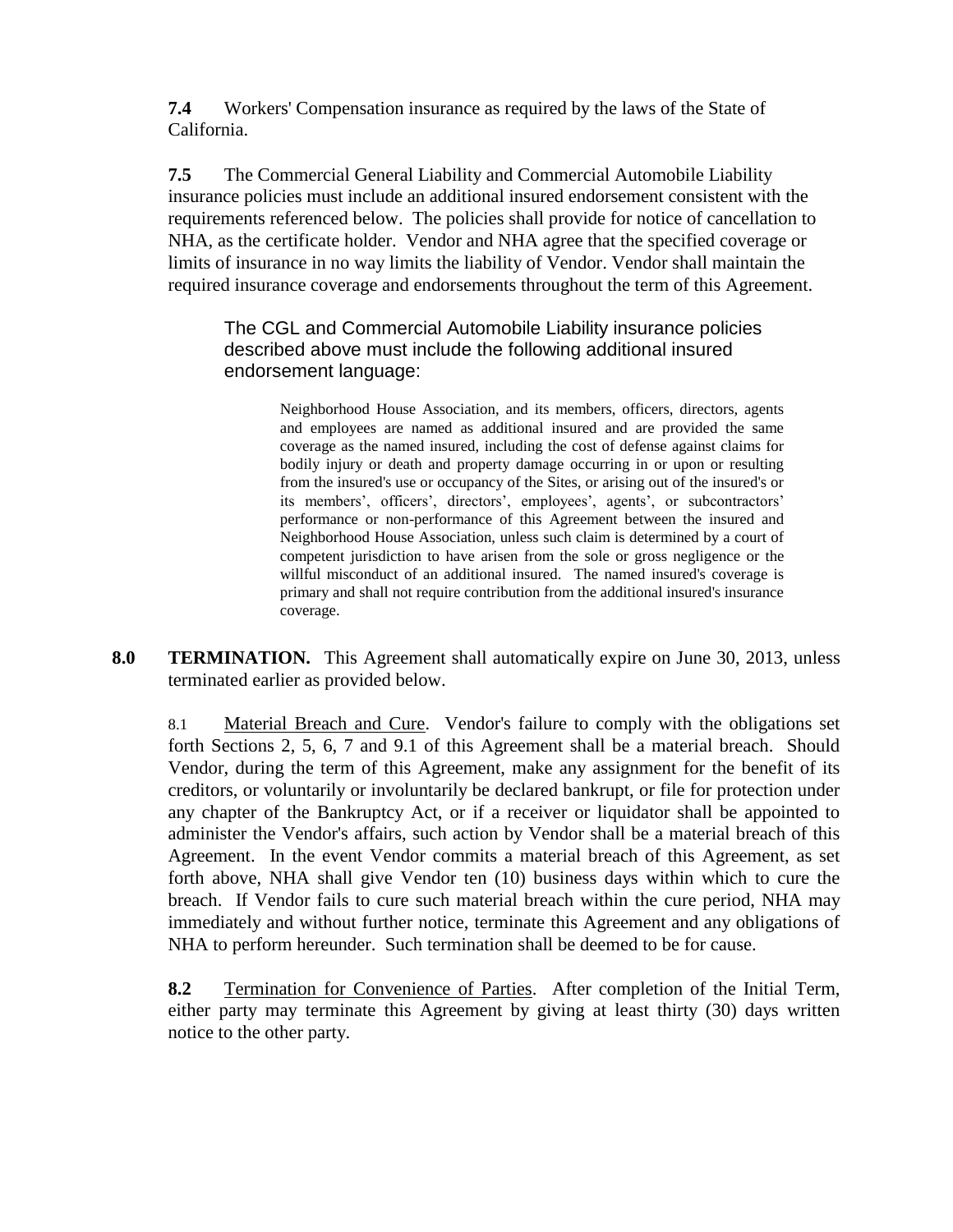## **SECTION 9. GENERAL PROVISIONS**

**9.1** Independent Contractor Status; No Agency Relationship. NHA and Vendor are and shall remain independent entities. Neither Vendor nor its agents or employees shall act as officers, agents, or employees of NHA. Vendor has no authority to assume or create any commitment or obligation on behalf of NHA or, to bind NHA in any manner. The Parties intend that Vendor, in performing the services specified in this Agreement, shall act as an independent contractor and shall have control of its work and the manner in which it is performed.

**9.2** Force Majeure. The obligation of any party to perform any acts herein shall be suspended during the period such performance is prevented by acts of God; war; riot; invasion; fire; accident; strike or walkout; government interference, regulation, appropriation, or rationing; or by inability to secure goods because of the foregoing conditions. The obligation to perform shall resume immediately upon cessation of the force majeure condition(s).

**9.3** Project Managers. The Parties' respective designated representatives shall be the day-to-day contact persons during the performance of services provided under this Agreement. Vendor's Project Manager shall be [**will conserve also also Project Manager** shall be  $\begin{bmatrix} 1 \\ 1 \end{bmatrix}$ . All submittals required of Vendor shall be delivered to NHA's Project Manager. NHA's Project Manager may not: (a) award, renew, terminate or cancel this Agreement; (b) agree to, or sign any modifications to this Agreement; (c) obligate NHA for work or services outside the scope or this Agreement; or (d) negotiate changes in price or cost of Services provided by NHA.

## **to NHA addressed**: **with copy to**:

President & CEO Legal Department 5660 Copley Drive 5660 Copley Drive San Diego, California 92111 San Diego, California 92111

**or to Vendor addressed**: \_\_\_\_\_\_\_\_\_\_\_\_\_\_\_\_\_\_\_\_

\_\_\_\_\_\_\_\_\_\_\_\_\_\_\_\_\_\_\_\_ \_\_\_\_\_\_\_\_\_\_\_\_\_\_\_\_\_\_\_\_ \_\_\_\_\_\_\_\_\_\_\_\_\_\_\_\_\_\_\_\_

Neighborhood House Association Neighborhood House Association

## **to NHA addressed**: **with copy to**:

President & CEO Legal Department Neighborhood House Association Neighborhood House Association 5660 Copley Drive 5660 Copley Drive San Diego, California 92111 San Diego, California 92111

## **or to Vendor addressed**: \_\_\_\_\_\_\_\_\_\_\_\_\_\_\_\_\_\_\_\_

\_\_\_\_\_\_\_\_\_\_\_\_\_\_\_\_\_\_\_\_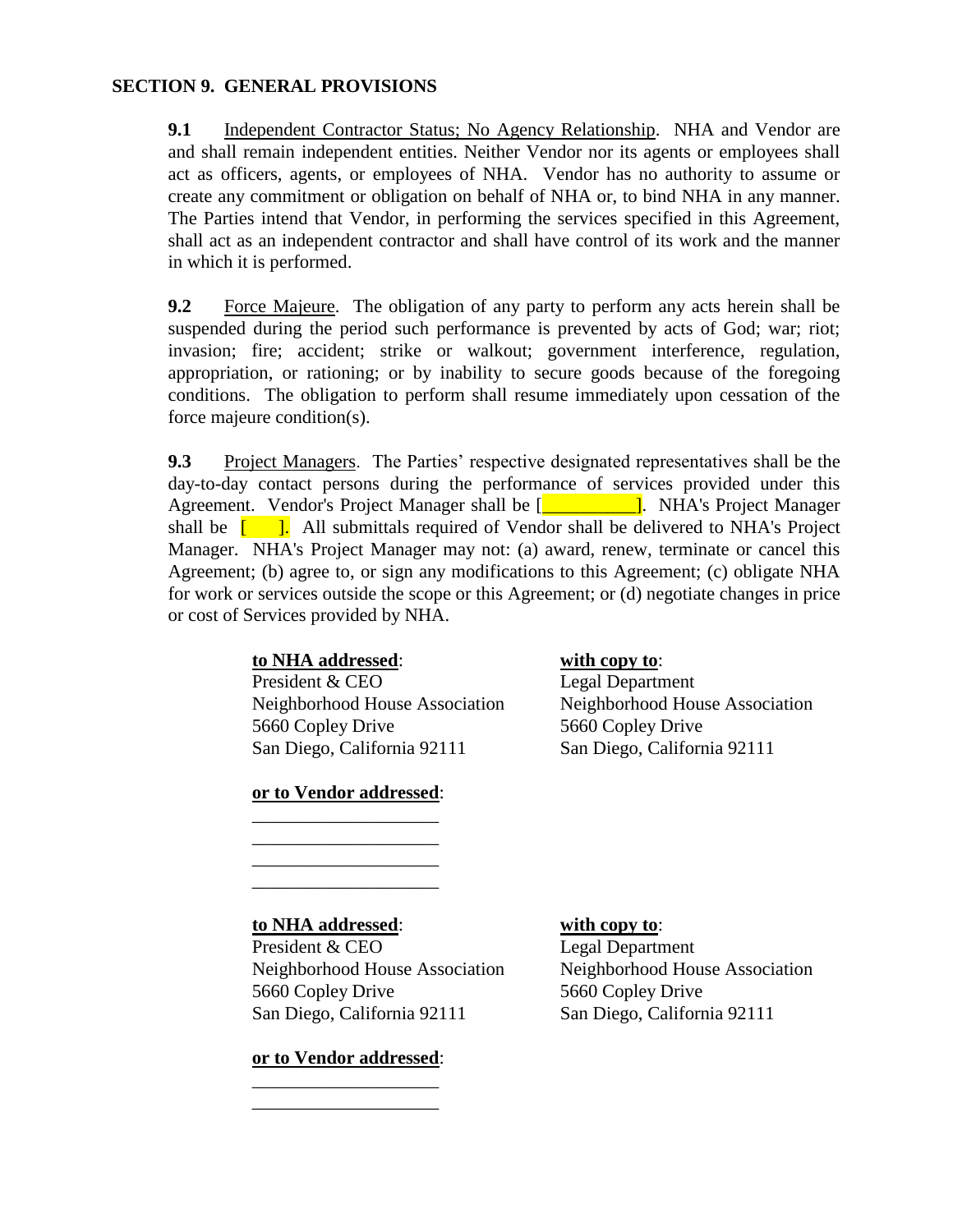**9.5** Confidential Information. All information furnished or disclosed to Vendor by NHA in connection with this Agreement which is identified as confidential is received in confidence, shall remain the property of NHA and shall not be disclosed to any thirdparty without NHA's prior written consent. Vendor shall not use any such information for any purpose other than to perform this Agreement.

**9.6** Subordination. This Agreement and the obligations of NHA herein shall be subordinate to any ground and premises leases, and to obligations (including deeds of trusts, mortgages, bonds, and all instruments supplemental thereto), and all renewals, modifications, consolidations, replacements and extensions thereof, created or given by NHA with respect to the Sites. Vendor hereby covenants and agrees that it will at any time required by NHA, during the term hereof and any extension or renewal, give and execute all further assurances as may be reasonably required to evidence and effectuate this subordination provision, to the holder or holders of any such leases or obligations.

**9.7** Assignment and Subcontracting**.** Vendor shall not assign or transfer any interest in this Agreement, whether by assignment or novation, without the prior written consent of NHA; and any purported assignment by Vendor, without prior written consent, shall be null and void and constitute a material breach.

**9.8** Modifications and Amendments**.** No amendment or modification of this Agreement shall be valid or binding unless made in writing and signed on behalf of each party by a duly authorized representative.

**9.9** Headings. All section and paragraph headings are for reference and convenience only and do not alter, amend, explain, interpret or otherwise affect the terms and conditions of this Agreement.

**9.10** Applicable Law**.** This Agreement is made and entered into in the State of California and its interpretation and enforcement and the construction of its terms shall be governed by California law.

**9.11** Attorneys' Fees. If legal action, including arbitration or action for declaratory relief, is brought by either party to interpret or enforce any provisions of this Agreement, the prevailing party shall be entitled to an award of reasonable attorneys' fees and other costs incurred, the award of which may be determined in the same action or a separate action brought for that purpose.

**9.12** Entire Agreement. This Agreement represents the sole and entire agreement between NHA and Vendor, and supersedes all prior negotiations, representations, agreements, arrangements or understandings, either oral or written, between or among the parties hereto, relating to the subject matter of this Agreement.

**9.13** Partial Invalidity**.** If any term or provision of this Agreement is held by a court of competent jurisdiction to be invalid, void or unenforceable, the remainder of the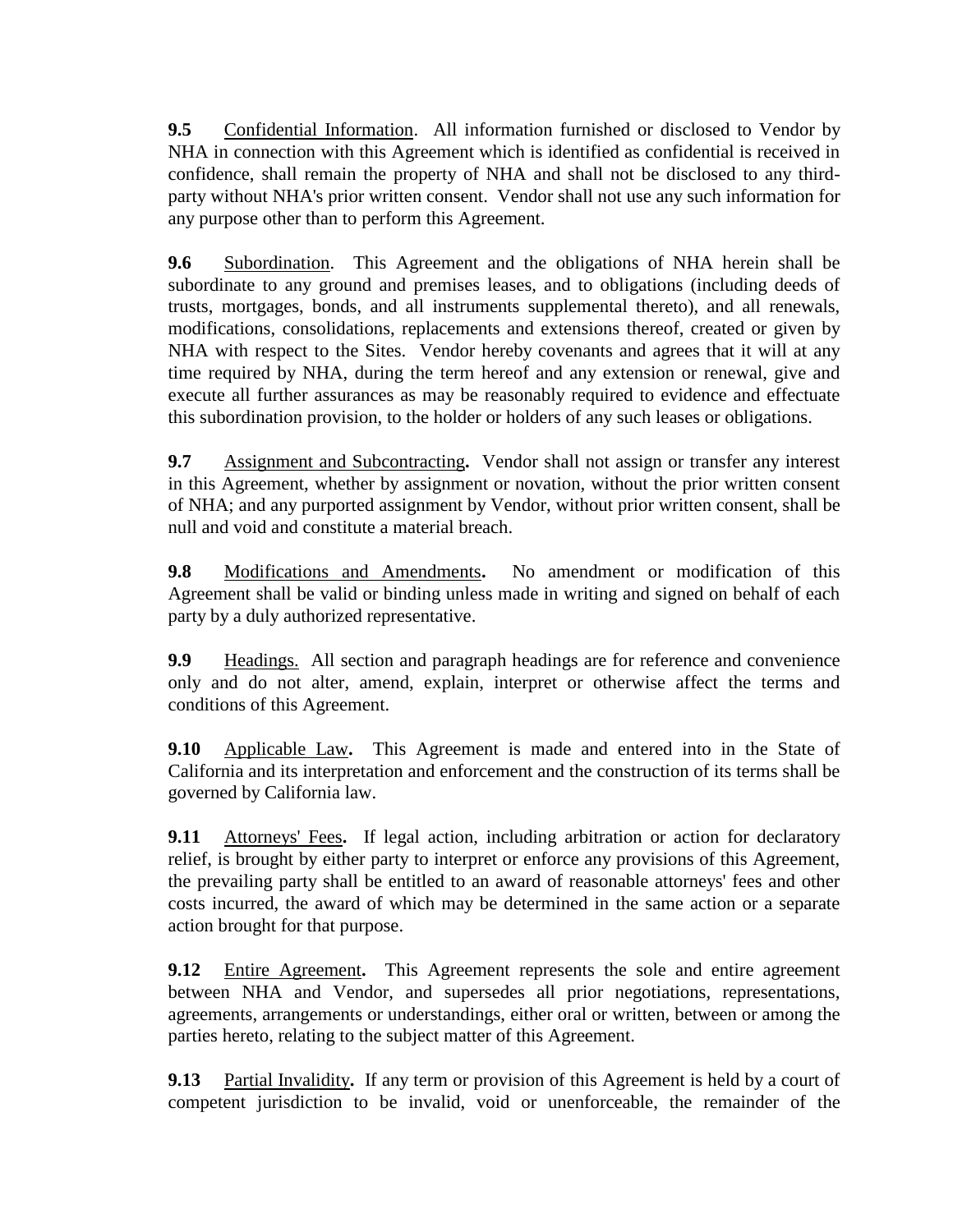provisions of this Agreement shall remain in full force and effect and shall in no way be affected, impaired or invalidated.

**IN WITNESS WHEREOF**, the parties hereto have caused this Agreement, including Appendices I, II and III to be signed in their names and on their behalf by the duly authorized representatives.

## **VENDOR The Neighborhood House Association**

By \_\_\_\_\_\_\_\_\_\_\_\_\_\_\_\_\_\_\_\_\_\_\_\_\_\_\_\_\_\_

Its: Title Date:

By \_\_\_\_\_\_\_\_\_\_\_\_\_\_\_\_\_\_\_\_\_\_\_\_\_\_\_\_\_\_

 Rudolph A. Johnson, III Its: President and CEO Date:

Approved as to form and legality:

Dwight D. Smith Vice President, General Counsel Neighborhood House Association

\_\_\_\_\_\_\_\_\_\_\_\_\_\_\_\_\_\_\_\_\_\_\_\_\_\_\_\_\_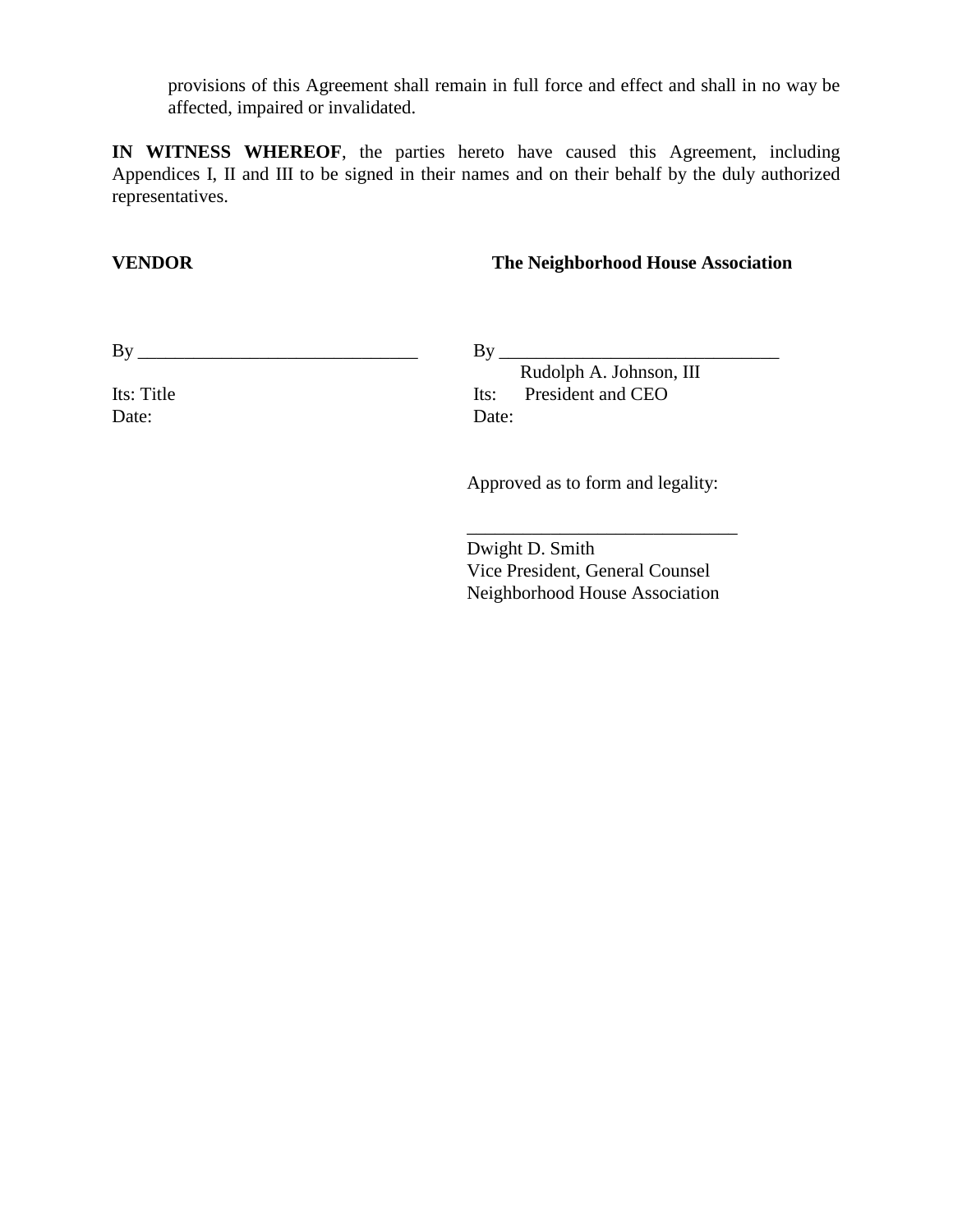# APPENDIX

PRODUCTS PRICE LIST (As of December 1, 2013)

**[TO BE PROVIDED BY VENDOR]**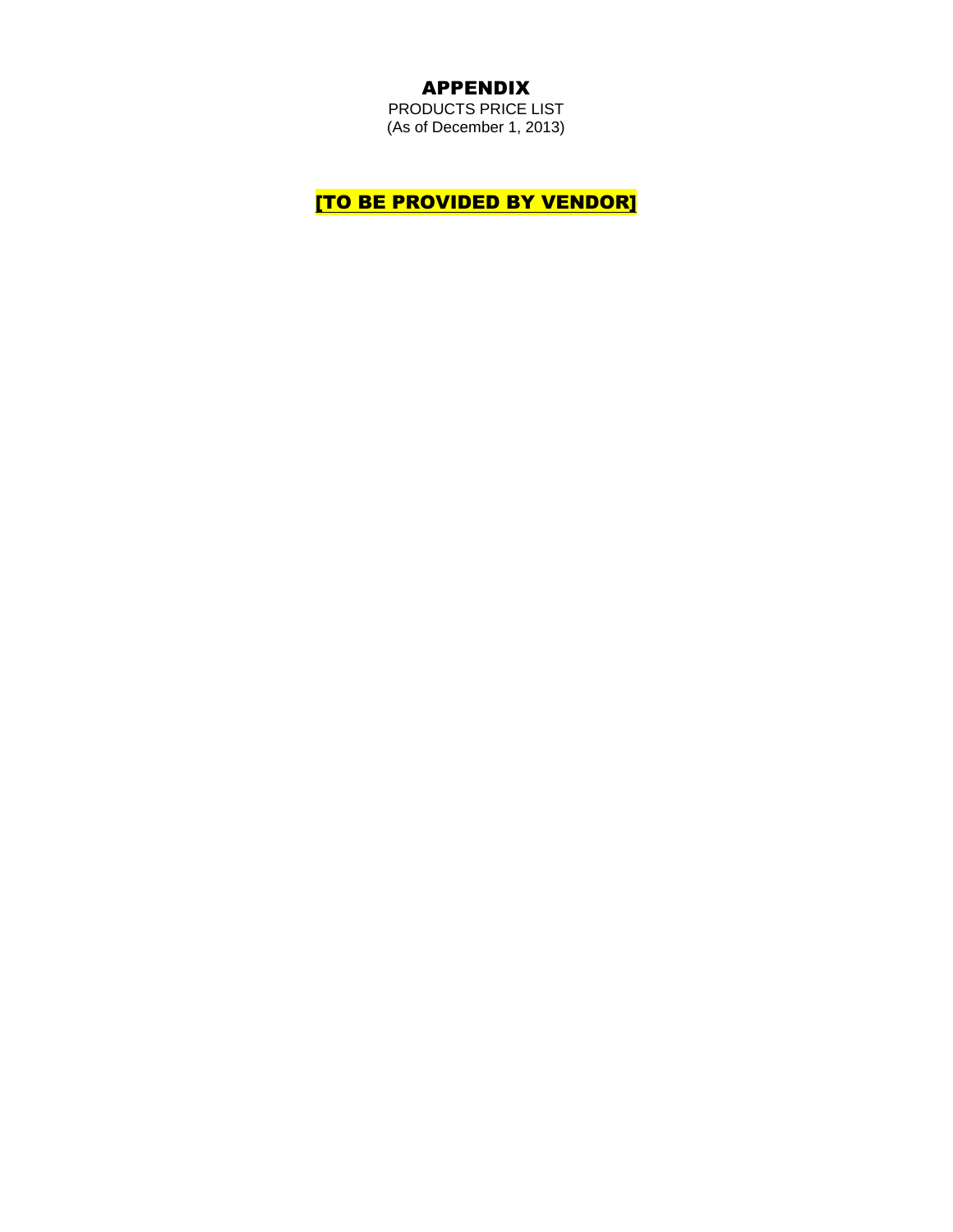### **APPENDIX III** ADDITIONAL ASSURANCES

The Contractor hereby assures and certifies that Contractor will comply with the regulations, policies, guidelines and requirements, including OMB Circulars No. A-87, A-102, and E.O. 12372 as they relate to the application, acceptance and use of federal funds for this federally assisted project. Also the Contractor assures and certifies to NEIGHBORHOOD HOUSE ASSOCIATION that:

- 1. It possesses legal authority to enter into this Agreement; that a resolution, motion, or similar action has been duly adopted or passes as an official act of the applicant's governing body, authorizing the execution of the Agreement, including all understandings and assurances contained therein, and directing and authorizing the person identified as the official representative of the Contractor to act in connection with the Agreement and to provide such additional information as may be required.
- 2. It will comply with E.O. 11246, "Equal Employment Opportunity," as amended by E.O. 11375, "Amending Executive Order 11246 relating to Equal Employment Opportunity," and as supplemented by regulations at 41 CFR Part 60, "Office of Federal Contract Compliance Programs, Equal Employment Opportunity, and Department of Labor."
- 3. Contractor and each Subcontractor, if any, shall fully comply with Title VII of the Civil Rights Act of 964, as amended, the California Fair Employment Practices Act, and any other Federal and State law and regulations hereinafter enacted.
- 4. It will comply with the Copeland "Anti-Kickback" Act (18 U.S.C. 874), as supplemented by the Department of Labor Regulations (29 C.F.R. Part 3, "Contractors and subcontractors on public building or public work financed in whole or in part by loans or grants from the United States").
- 5. Construction contracts awarded of more than \$2,000 shall comply with the Davis-Bacon Act (40 U.S.C. §§ 276a to 276a-7) and as supplemented by Department of Labor Regulations (29 CFR Part 5, "Labor standards provisions applicable to contracts governing federally financed and assisted construction"). The Davis–Bacon Act applies to all construction and renovation work done over \$2,000. The term construction, prosecution, completion, or repair means all types of work done on a particular building or work at the site thereof, including, without limitation, altering, modeling, painting and decorating, the transporting of materials and supplies to or from the building or work by the employees of the construction contractor or construction subcontractor, and the manufacturing or furnishing of materials, articles, supplies, or equipment on the site of the building or work, by persons employed at the site of the contractor or subcontractor.
- 6. It will comply with the provisions of the Hatch Act (5 U.S.C. §§ 1501 -1508, and 7324 7328), which limits the political activity of the employee.
- 7. Contracts in excess of \$2,000 for construction contracts and in excess of \$2,500 for other contracts involving the employment of mechanics or laborers shall comply with Sections 102 and 107 of the Contract Work Hours and Safety Standards Act (40 U.S.C. 327-333), as supplemented by Department of Labor regulations (29 CFR Part 5). This includes all laborers and mechanics employed by contractors and subcontractors working upon the site of the work. Contractors shall pay prevailing wages at rates not less than those prevailing on projects of a character similar in the locality as determined by the Secretary of Labor. Wages must include fringe benefits. Laborers and mechanics must be paid weekly.